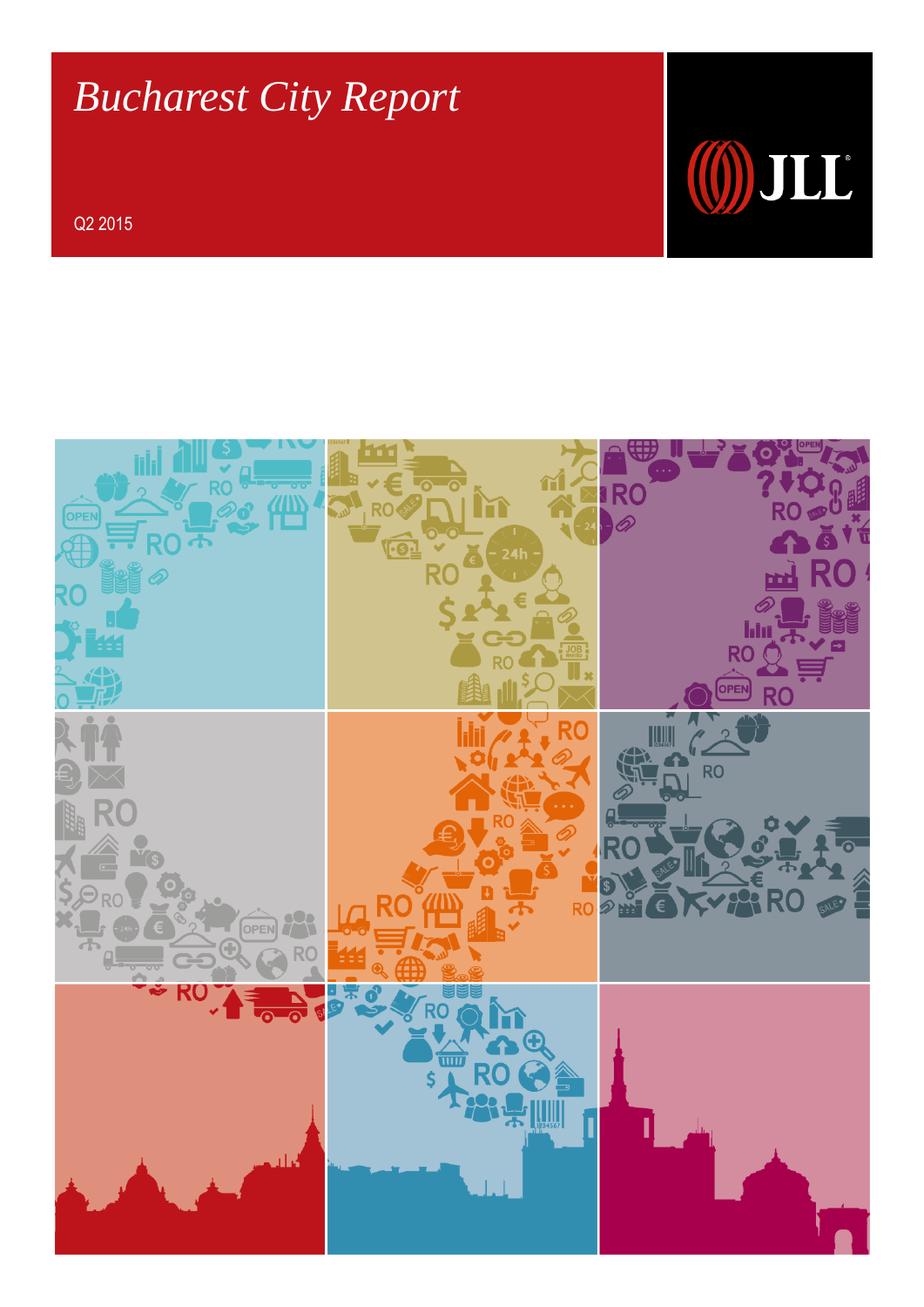## JLL *Economy / Investment*

#### *Economy*



Coming off the back of an impressive 2014, when the total investment volume was approximately €1.15 billion, placing Romania amongst the top investment destinations within CEE after Poland and the Czech Republic, 2015 saw a relatively slow start. The property investment volume for the first half of the year is estimated at approximately €190 million, which is lower than in the same period of 2014.

We expect the total volume in 2015 to be around €800 million, based on the fact that a number of key office and industrial buildings within Romania are currently in advanced stages of negotiations.



### *Investment Market Investment Volumes*

#### *Macroeconomic Overview*

Following 4 consecutive years of economic growth, GDP increased by 4.2% in Q1 2015, one of the highest values in the EU. The growing trend is expected to continue throughout the rest of 2015 when, according to JP Morgan reports, GDP will increase by 4.2%, fuelled mainly by increasing private consumption.

The National Bank of Romania decreased the monetary policy rate to 1.75%, the lowest level recorded. The exchange rate remained very stable over the quarter, oscillating between 4.41 and 4.48 RON for €1. Government debt decreased below 38.5% of GDP, the third lowest in the EU, while the estimated government deficit in 2014 was at1.5% of GDP.



|            | Property                  | Price     | Seller           | <b>Buyer</b>                         | Agent |
|------------|---------------------------|-----------|------------------|--------------------------------------|-------|
| Industrial | Cefin Arad                | Conf.     | Volksbank        | <b>CTP</b>                           | JLL   |
| Retail     | Praktiker                 | $€9$ mil. | <b>Bluehouse</b> | Secure<br>Property Dev.<br>& Invest. | n/a   |
| Industrial | Phoenix Logistics<br>Park | €7.5 mil  | Aviva            | Lonestar                             | JLL   |

## *Prime Yields Investment Trends*

Despite the favourable macroeconomic environment, there is still a major pricing gap between Romania and the main CEE markets, with prime yield levels at 150 – 250 basis points higher than those in Prague and Warsaw. The weight of money and the compression of the yields in markets like Poland and the Czech Republic have prompted more investors to look at Romania which is translating into the highest level of interest since 2008.

The sale of large portfolios of NPLs by banks active in Romania is accelerating in 2015, with an expected nominal transaction volume of up to €5 – 6 billion. The largest portfolio currently on the market consists of a €2.7 billion unpaid loan balance (mostly collateralized by property) or €3.55 billion gross liabilities (including unpaid accrued interest payments, penalties and swap liabilities). It is very likely that many of the underlying assets will be offered for sale in the near future, increasing the supply of residential and secondary commercial product.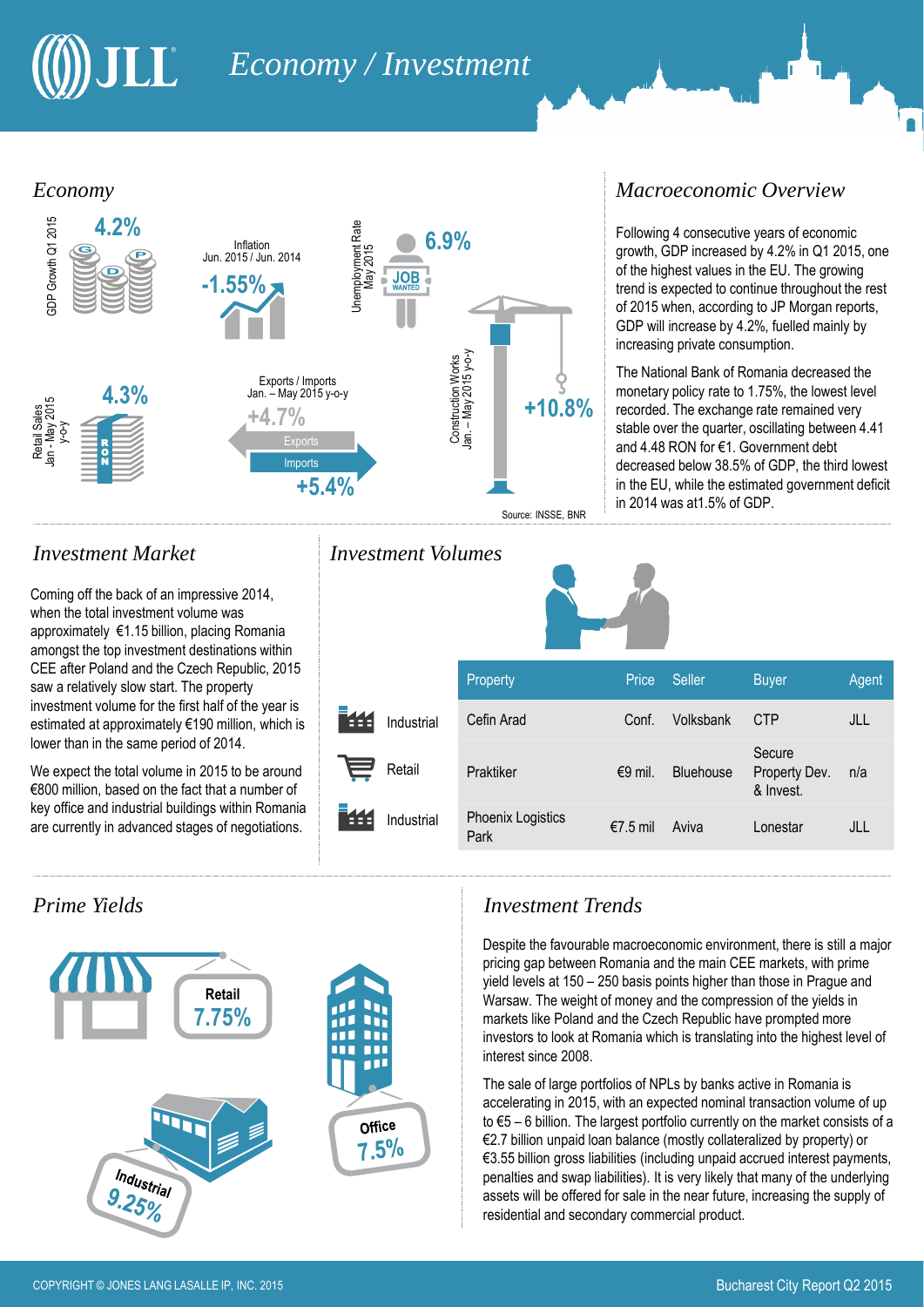# *Office Market*

## *2015 Supply and Pipeline (selection) Q2 Take-up ('000 sq m)*

| Property               | Submarket                    | Size (sq m) | Pre-let (sq m) | <b>Delivery Date</b> |
|------------------------|------------------------------|-------------|----------------|----------------------|
| <b>City Offices</b>    | South                        | 27,000      | 4,000          | Q1 2015              |
| Green Court Building B | Floreasca Barbu<br>Vacarescu | 17,725      | 13,300         | Q <sub>2</sub> 2015  |
| George Enescu OB       | Center                       | 5,300       | $\mathbf{0}$   | Q3 2015              |
| AFI Park 4&5           | Center-West                  | 32,000      | 1,300          | Q4 2015              |
| Plaza Romania          | Center-West                  | 10,000      | 0              | Q4 2015              |
|                        |                              |             |                |                      |





## *Rental Levels €/sq m/month Existing Stock / Deliveries ('000 sq m)*



## *Q2 Key Transactions Vacancy*

| Occupier     | <b>Building</b>      | Contract<br><b>Type</b> | <b>Deal Size</b><br>(sq m) |
|--------------|----------------------|-------------------------|----------------------------|
| Genpact      | HBC <sub>3</sub>     | Pre-lease               | 22,000                     |
| Oracle       | Oregon Park          | Pre-lease               | 20,000                     |
| <b>NNDKP</b> | <b>Bucharest One</b> | Pre-lease               | 5,700                      |
| Vodafone     | <b>City Offices</b>  | New Lease               | 3,000                      |
| Power Tech   | Green Gate           | New Lease               | 2,600                      |

The vacancy rate registered a marginal decrease of 10 basis points q-o-q to its current 13.3%. This was largely because net take-up was stronger than the deliveries and the only building delivered (Green Court Building B) was already mostly pre-let. We expect that the vacancy rate will marginally increase over the next 12 months due to the large leasable area coming to the market.

Vacancy rates continue to be uneven between sub-markets, which is also reflected in the evolution of the rental levels. While in South, Baneasa and Pipera North vacancy is above 30%, the vacancy rate in Dimitrie Pompeiu, Floreasca Barbu Vacarescu, North, Center-North, CBD and West is below 10%.

The largest vacancy increase over the quarter was registered in the Center North sub-market (+150 bps) and West (+160 bps). On the opposite side, the sub-markets which registered the highest decrease in vacancy were South (-430 bps) and Baneasa (-220 bps).

## COPYRIGHT © JONES LANG LASALLE IP, INC. 2015  $office**finder**$ . TO Bucharest City Report Q2 2015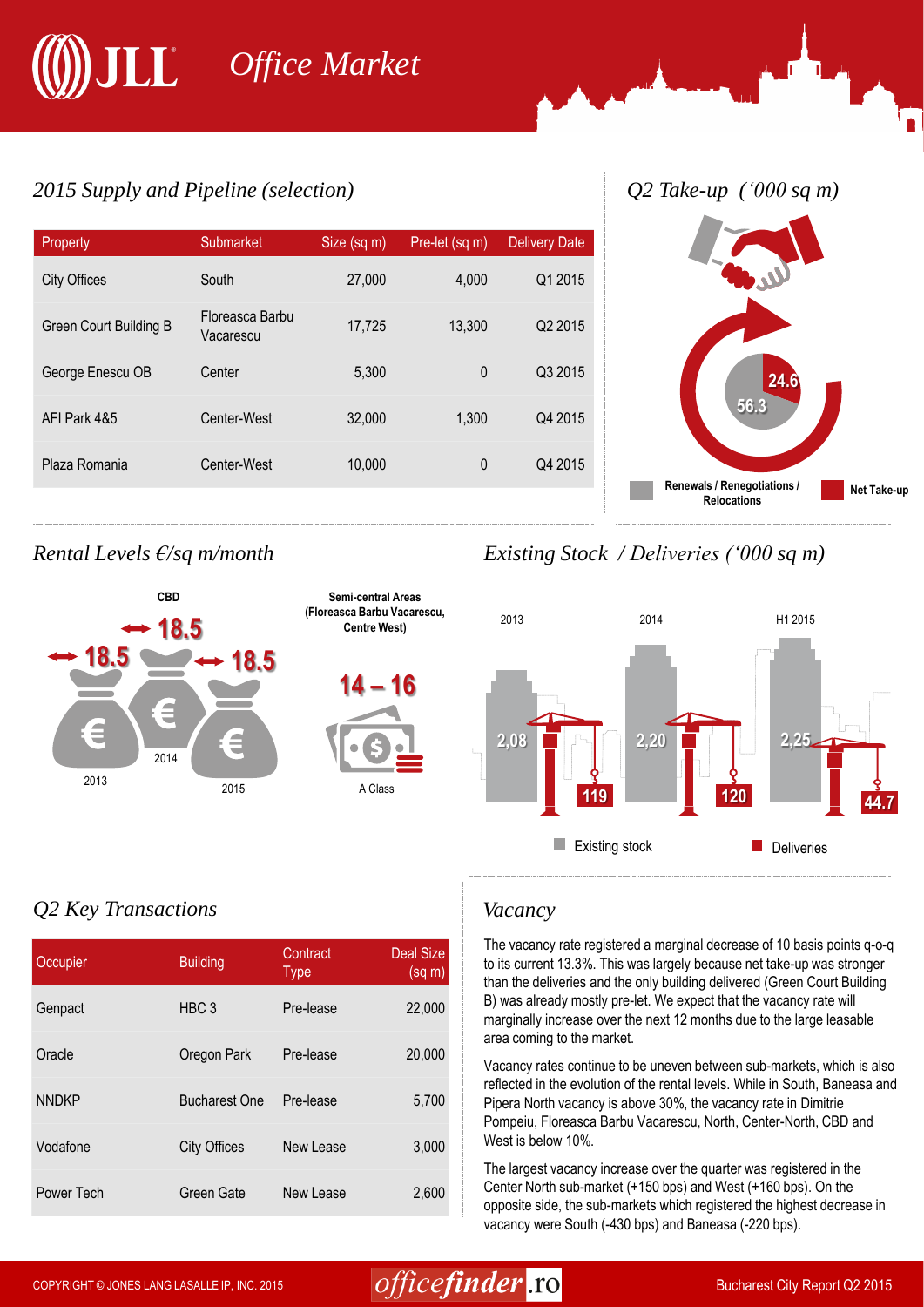# *Retail Market*

## *Bucharest Stock / Deliveries ('000 sq m) New Market Entries*



#### *Prime Rents\* (€/sq m/month) & Evolution q-o-q*



\* *Prime rent represents the top open market net rent that could be expected for a prime position shop in a dominant shopping centre and for units of around 100 sq m*

| Property                        | <b>Market</b>            | Developer            | Type          | Size<br>(sq m) |
|---------------------------------|--------------------------|----------------------|---------------|----------------|
| <b>City Park Mall</b>           | Constanta                | <b>NEPI</b>          | Extension     | 20,200         |
| Deva Shopping<br>City           | Deva                     | <b>NEPI</b>          | Extension     | 9,600          |
| Severin<br><b>Shopping City</b> | Dorbeta Turnu<br>Severin | <b>NEPI</b>          | Extension     | 9,700          |
| Pipera Plaza                    | <b>Bucharest</b>         | Local /<br>Intercora | Refurbishment | 7,500          |
| Kaufland<br><b>Mures</b>        | Tg. Mures                | Intercora            | New project   | 7,400          |

The sustained economic growth, the strong increase in consumption (4.3% in the first 5 months of the year) and high consumer confidence are likely to incentivise retailers to reconsider their cautious expansion plans in Romania. Existing shopping centres with proven good performance are still the main destination of new entrants, due to the limited options in terms of new supply and high street retail.

Among the new retailers entering Romania, interior design and home deco companies were the most active. Roche Bobois, the French contemporary furniture operator, opened their first showroom on Calea Victoriei, the Italian Casa Convenienza entered in West Park Militari and English Home opened their first unit in Coresi Shopping Resort Brasov. Moreover, Michael Kors the fluxury fashion brand announced its first shop in the country in JW Marriott's The Grand Gallery and Marks&Spencer opened their first food store in the newly inaugurated Mega Mall.

## *Total Retail Stock Density in the Greater Bucharest Area*

**444 sq m** per 1,000 inhabitants

## *2015 Pipeline Occupier Market*

When it comes to expansion plans, food operators were the most active retailers. Mega Image was by far the most aggressive, after opening 114 stores during last year alone. For 2015, the Belgian retailer, on top of continuing the expansion of proximity shops, is planning to open the largest Mega Image store, across from Baneasa Shopping City, where they will be joined by Decathlon.

Profi is now present in all Romanian regions, while Billa and Kaufland are continuing their extension plans in Bucharest and across the country.

For the DIY market, Dedeman has opened new stores in the first half of the year and continue to expand, while Leroy Merlin is proceeding as planned with the rebranding process.

In the fashion market, after a pause of one year, Inditex opened 10 new stores in 2015 in Coresi Shopping Resort Brasov and Mega Mall Bucharest.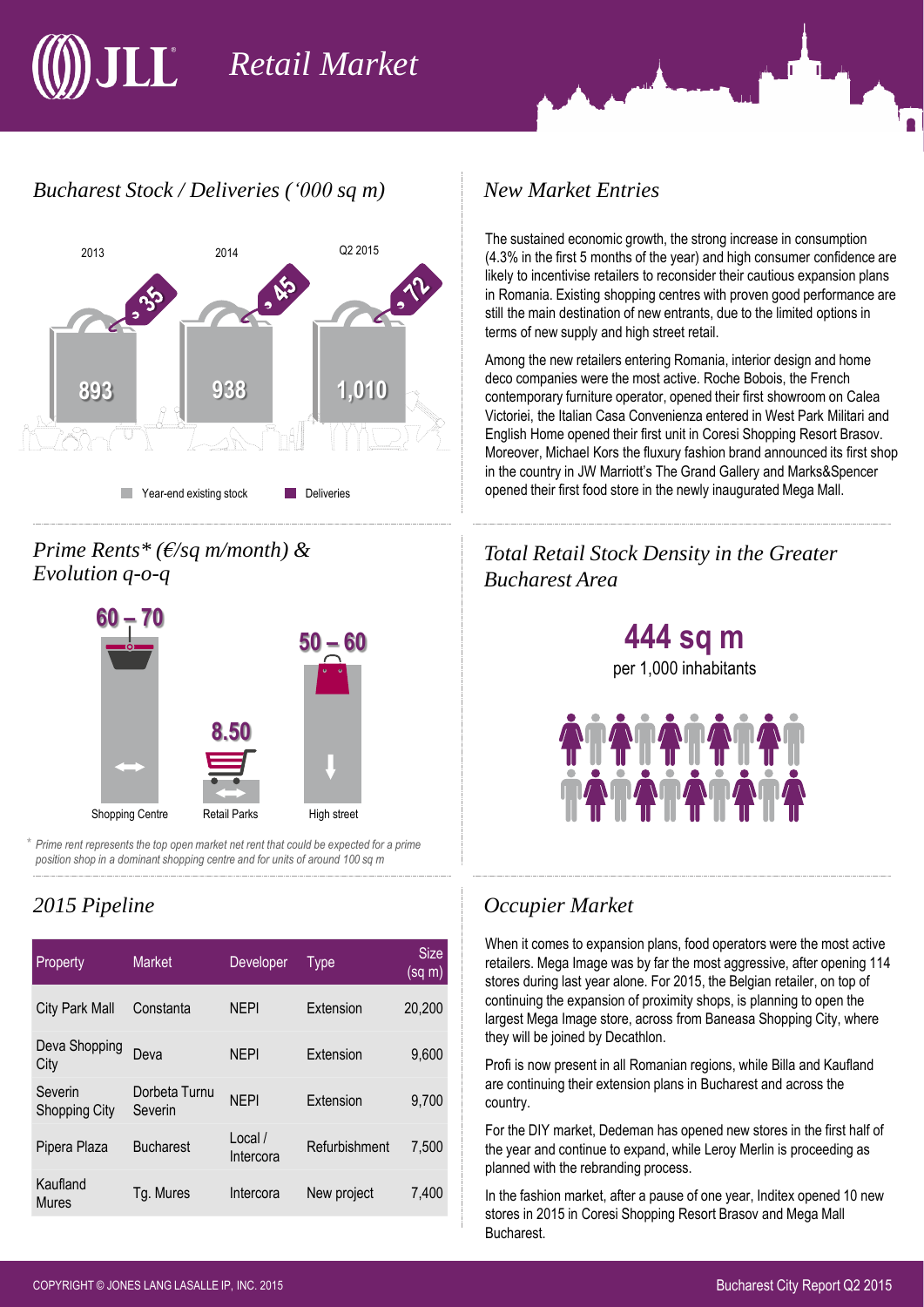## $\prod_{i=1}^{n}$ *Industrial Market*

#### *Stock - Romania / Bucharest (million sq m)*



#### *Supply and Pipeline*

The completions reported in the second quarter of 2015 include the 52,000 sq m built-to-suit units in Timisoara Airport Park, the 20,000 sq m extension of Olympian Timisoara , the extension of 10,000 sq m in Transilvania Logistic Park Cluj and the new 4,000 sq m development of CTP at Turda. This came following a Q1 with no competitive modern space delivered and a rather slow 2014 when only 100,000 sq m were completed.

Approximately 160,000 sq m are expected to be delivered in Romania by the end of the year: the extensions of Ploiesti West Park, VGP Timisoara , WDP Ploiesti and the new development for Yazaki at Braila. In Bucharest, only 2 new projects are expected to be partially finalized by the end of 2015: the extension of P3 Logistic Park (total 75,000 sq m) and the new Log Center Mogosoaia (45,000 sq m) developed by Immofinanz.



#### *Key Transactions*

| Tenant                 | Property                                | <b>Size</b><br>(sq. m) | Sector / Industry           |
|------------------------|-----------------------------------------|------------------------|-----------------------------|
| P&G                    | Dunca Timisoara                         | 28,000                 | <b>FMCG / Logistics</b>     |
| Preh                   | <b>Industrial Park</b><br><b>Brasov</b> | 13,000                 | Automotive /<br>Production  |
| <b>Federal Mogul</b>   | <b>WDP Ploiesti</b>                     | 13,000                 | Automotive /<br>Production  |
| Kimball<br>Electronics | Olympian<br>Timisoara                   | 6,500                  | Electronics /<br>Production |
| Inteva                 | Western Logistic<br>Oradea              | 4,000                  | Automotive /<br>Production  |

*Split of Take-up by City* 



## COPYRIGHT © JONES LANG LASALLE IP, INC. 2015  $\emph{warehouse}$  , to bucharest City Report Q2 2015